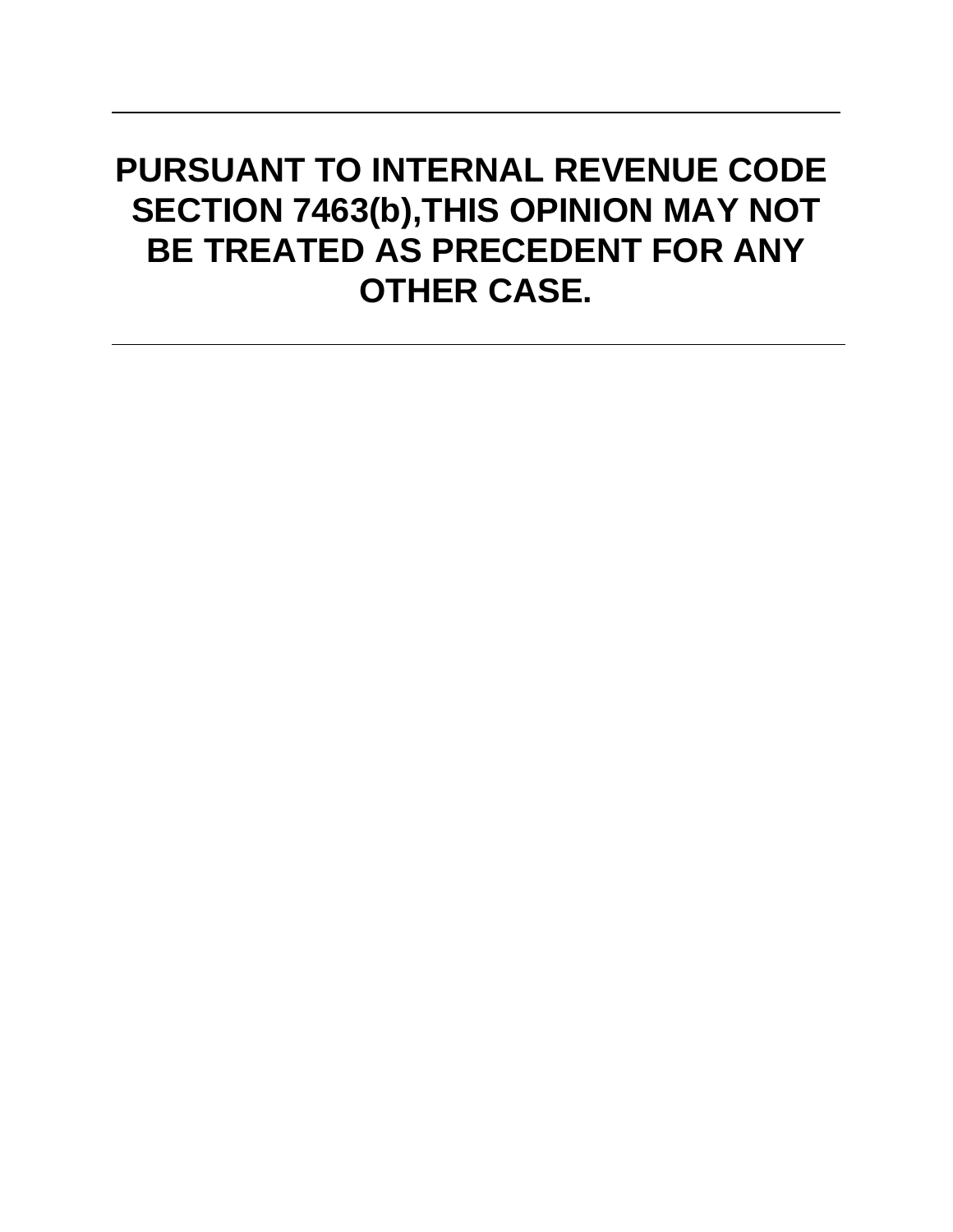T.C. Summary Opinion 2011-132

## UNITED STATES TAX COURT

ROBERT L. WILLSON, SR., Petitioner  $\underline{v}$ . COMMISSIONER OF INTERNAL REVENUE, Respondent

Docket No. 11164-04S.<br>Filed November 23, 2011.

Robert L. Willson, Sr., pro se.

Jessica R. Nolen, for respondent.

HOLMES, Judge: Robert Willson opened a bar in 1986, and it gave him nothing but trouble. He's seen lawsuits, endless repairs, and even a catastrophic fire. One might say the City of Des Moines did him a favor when it finally condemned the land in 2000 to expand its airport--right around the time Willson began serving a federal prison term. But the Commissioner wouldn't let things be and says that the condemnation triggered a large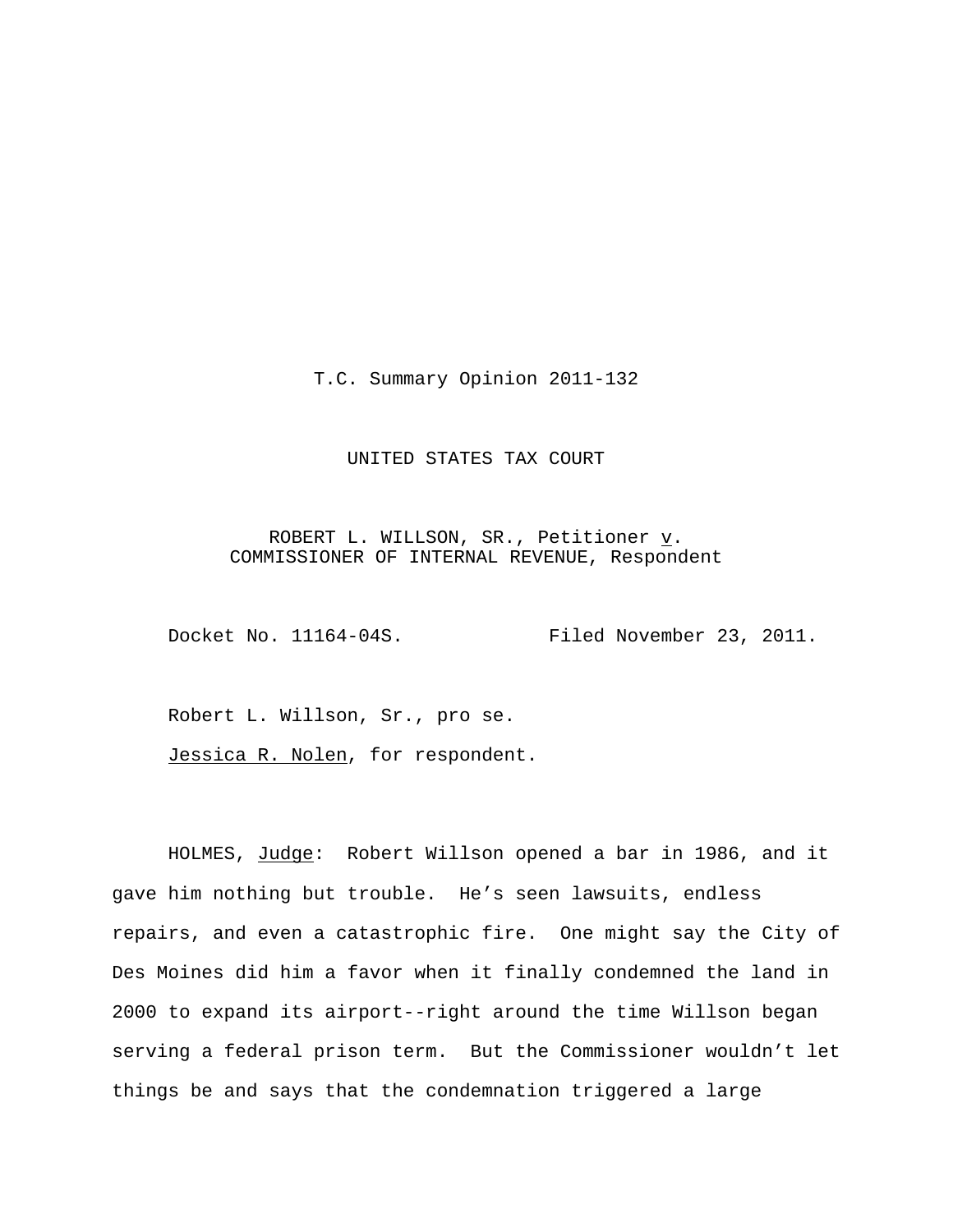capital gain that Willson didn't correctly report.<sup>1</sup> This meant the bar would give him one more headache--because, though Willson represented himself at trial, the facts as he described them would be worthy of an advanced exam problem in tax accounting.

#### Background

Willson never planned to own a bar. He would much rather have kept fixing cars at the repair shop he'd owned since at least the early 1980s--but that work became impossible after a burglar shot him in the arm. Looking for a new career, he used his savings to lease, and then buy, land next to the Des Moines International Airport. On the land there were already some buildings. The largest was an inverted L-shaped structure called Fast Jacks (referred to as a "rock" bar because it featured "rock-and-roll" music and dancing). Nestled inside the "L" was a beer garden, and to the north--abutting the highway--a smaller building that had been used as a house and then a pizza kitchen. Willson reopened the place in 1986 and renamed it City Limits. He bought out his landlord and became owner on July 1, 1986.

Willson soon learned that the bar's limited parking forced clients to park on the street, and pass around a small pond.

 $- 2 -$ 

 $1$  The case was tried under Internal Revenue Code section 7463. (All section citations are to the Code as in effect for 2000 unless otherwise noted, and all Rule references are to the Tax Court Rules of Practice and Procedure.) Because Willson chose small-case status, this decision is not reviewable by any other court, and this opinion should not be cited as precedent.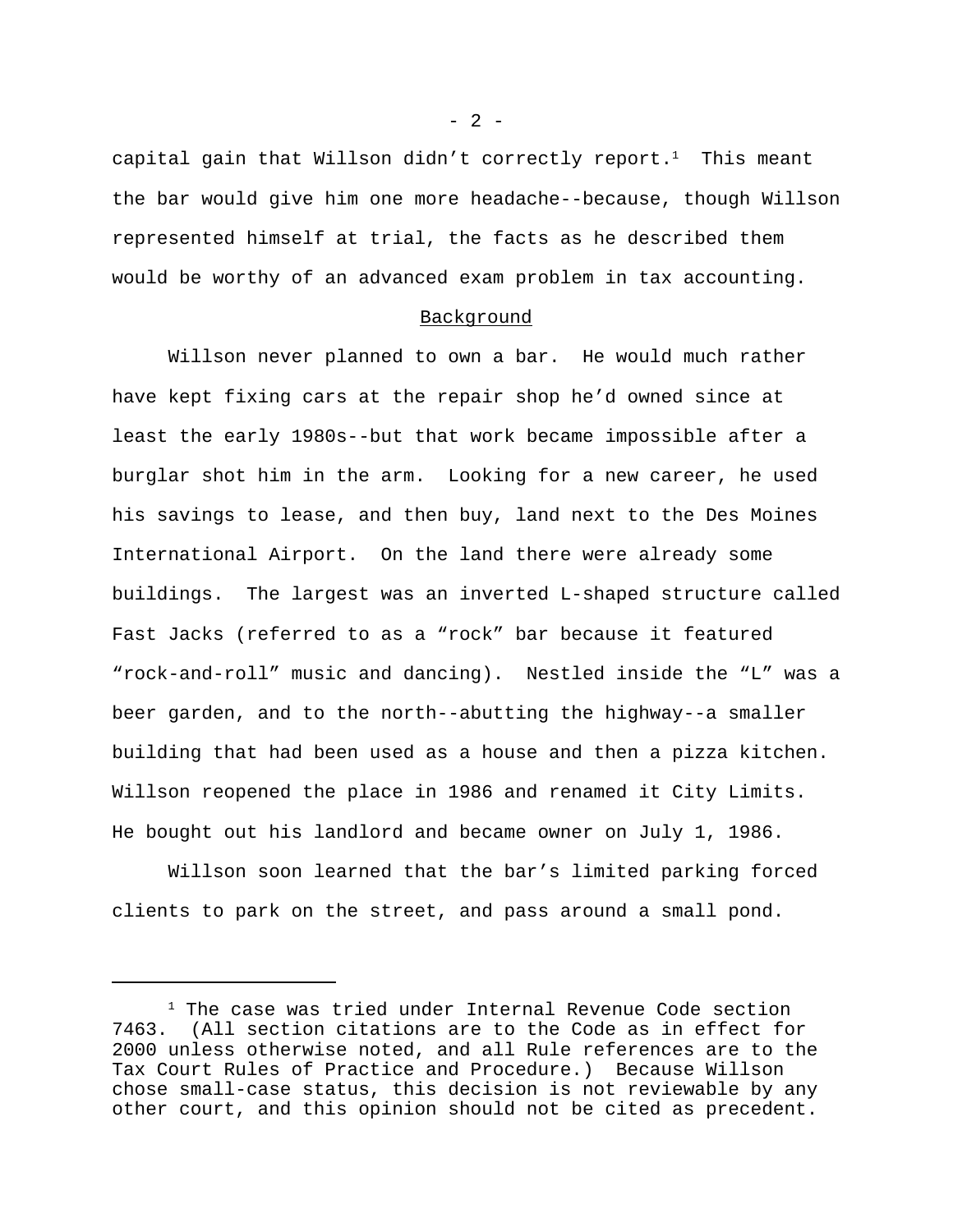Because departing patrons weren't the best swimmers or jaywalkers, Willson decided he'd better do something about it.

The first thing he did was fill the pond with dirt and rocks. Then he graded the land, expanded parking, and spent \$3,000 to put in parking-lot lights. He also spent \$10,000 to put in a new sewer system. By 1987 he had two gravel parking lots which had cost him a total of \$10,000, and a paved one on which he spent \$19,000. He remodeled the bar's interior for \$25,000 and built a large shed for \$15,000. Business took off, and Willson decided to rent his bar out so that someone else could operate it for awhile.

All was well for a time, but then his tenants stopped paying rent. Willson went over to see what was wrong. More than he imagined--a series of unfortunate events had culminated in the collapse of the roof. He again fixed the place up and unsuccessfully tried to sell it. There were no takers, and Willson moved on to his backup plan. He finished building an outdoor concert stage that his lessees had started (they laid the concrete) and added another stage in the beer garden. He even paid \$10,000 to put large windows in a wall so that patrons could see indoor performances from outside.

With these new stages, the bar became a local mecca for a type of "rock and roll" called "glam metal." While the Court took no expert testimony on the nature of such groups, it did

 $- 3 -$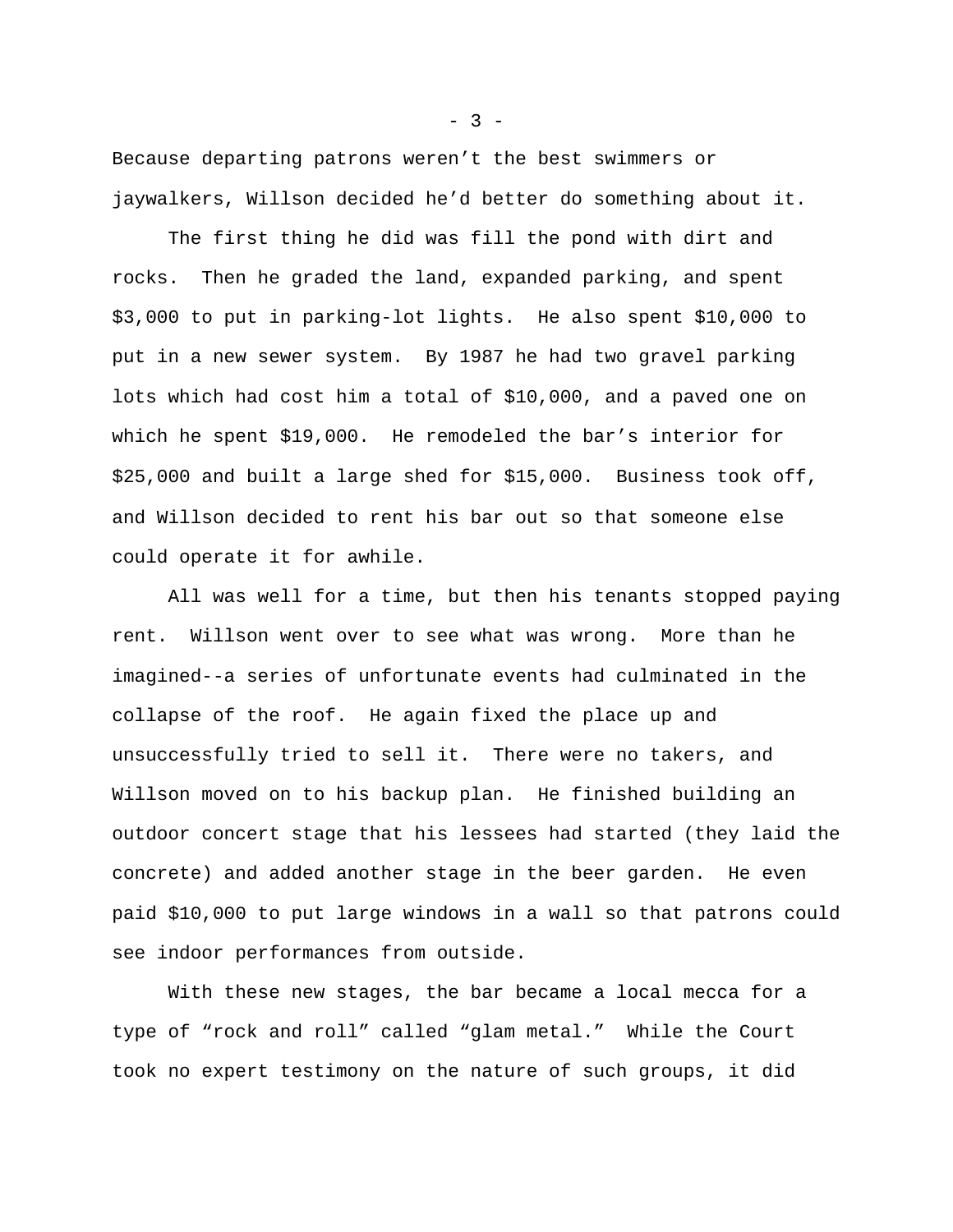allow into the record Willson's own explanation of this genre of musical entertainment. We also took judicial notice that "hair bands" had lost much of their popularity with the coming of something called "grunge rock" (another type of "rock and roll" music) in the early nineties. This was important to Willson's business because "hair bands," with such unlikely names as Head East, Great White, and Saturn Cats could still draw large crowds to a bar on the outskirts of Des Moines but had become affordable providers of live entertainment. Willson even invited one of these "hair bands" to be a sort of artist-in-residence.

One night in 1994, a few band members did something to a smoke machine that sparked an enormous fire. This fire engulfed everything except the parking lots, the shed, and the property's original house.<sup>2</sup> It also forced Willson to make a choice--sell to the City as part of its airport expansion, or rebuild. Willson was unable to sell, so he had to rebuild. He rented out the old house to a tenant who installed minor improvements (e.g., poles) and opened an establishment felicitously--and paronomastically--called the "Landing Strip," in which young lady ecdysiasts engaged in the deciduous calisthenics of perhaps unwitting First Amendment expression. See City of Erie v. Pap's A.M., 529 U.S. 277, 289 (2000); Evans v. Commissioner, T.C. Memo.

 $- 4 -$ 

 $2$  Willson was using the old house as temporary housing for some of the bands.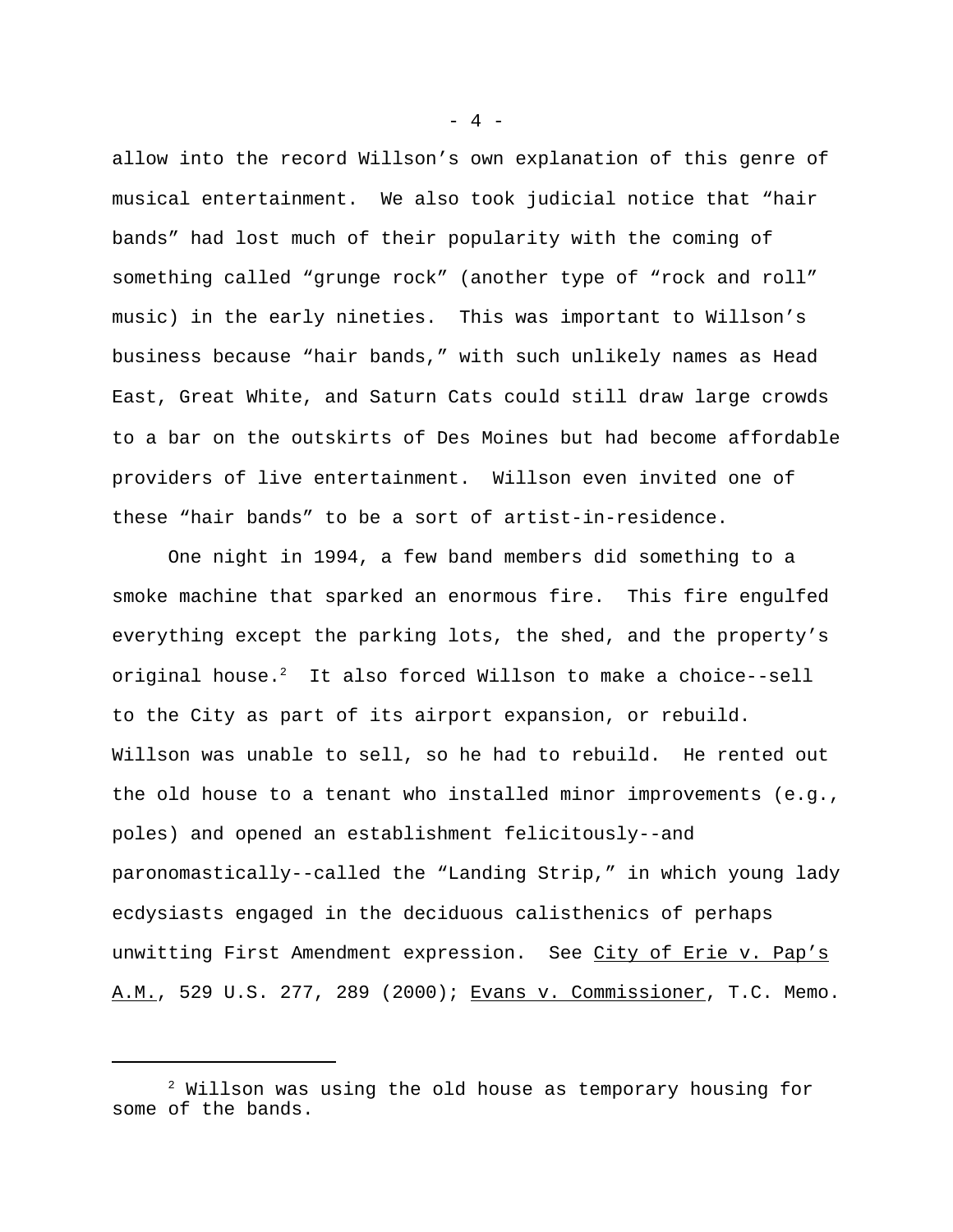2010-62. He also used \$169,000 of his \$200,000 insurance proceeds to rebuild the bar.<sup>3</sup>

Des Moines began moving to condemn the bar and the land sometime in 1999. Willson closed the bar doors by May 5, when he transferred the property to his lawyer for safekeeping until the matter with the City was resolved.His criminal troubles- something to do with money and drugs and possibly the bar--were reaching the point where Willson was about to begin serving a federal prison term, and he authorized his lawyer to act for him in dealing with the City while he was imprisoned.

The City did finally condemn the property--perhaps to the relief of Willson's neighbors--by January 25, 2000.(The date is a bit fuzzy, because witnesses' memories had become hazy; but the local property records show the City of Des Moines owned the property by that date.) The City placed the condemnation award in a trust account, and the trust made a distribution--most of which satisfied outstanding loans tied to the property.

Despite his legal problems, however, Willson did manage to file his 2000 tax return. The Commissioner determined that he had underreported his income. Willson timely filed a petition to contest the Commissioner's determination, but trial was postponed for several years while he served out his sentence. After his release, Willson moved back to Iowa (where he resided when he

 $-5 -$ 

<sup>3</sup> He spent \$144,000 on materials and \$25,000 on labor.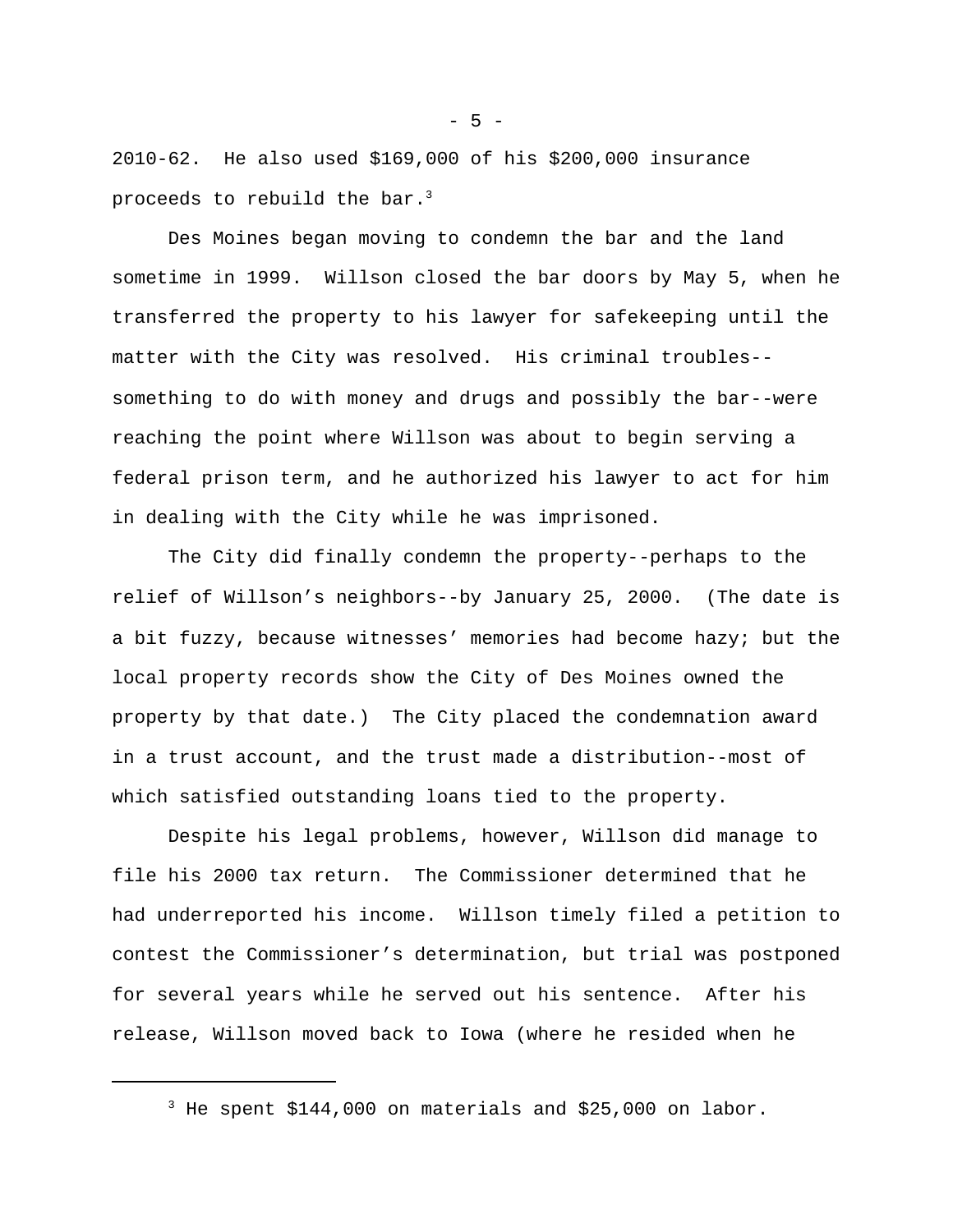filed his petition), and we tried the case in Des Moines. The one remaining issue is Willson's adjusted basis in the property at the time of the condemnation.<sup>4</sup>

## Discussion

We begin by stressing that Willson chose "S case" status. Rule 174(b) allows a taxpayer like Willson to introduce evidence in an S case that would otherwise not be admissible, and it lets us conduct the trial as informally as possible (consistent with orderly procedure) and to admit any evidence we decide has "probative value"--a fancy way of saying any evidence that helps or hurts Willson's case. This looser rule is important here, because Willson presented his case quite credibly through his own testimony and that of others who worked at the bar or lived nearby during its heyday. Despite the raffish pasts of Willson and some of his witnesses, we found their testimony on his investment in the bar entirely credible.

Willson did his best to explain in as plain a way as possible the history of the property and what he spent on it. We will try to return the favor by minimizing taxspeak. Explaining our decision, however, does require some tax vocabulary: Someone

 $- 6 -$ 

<sup>4</sup> Willson also claimed more real-estate taxes on his return than allowed in the notice of deficiency. The Commissioner conceded an additional \$22,519 in taxes before trial, which left \$10,291 in dispute. Because Willson provided no evidence at trial of any taxes paid beyond the \$22,519, we sustain the Commissioner on this issue. See Rule 142(a)(1).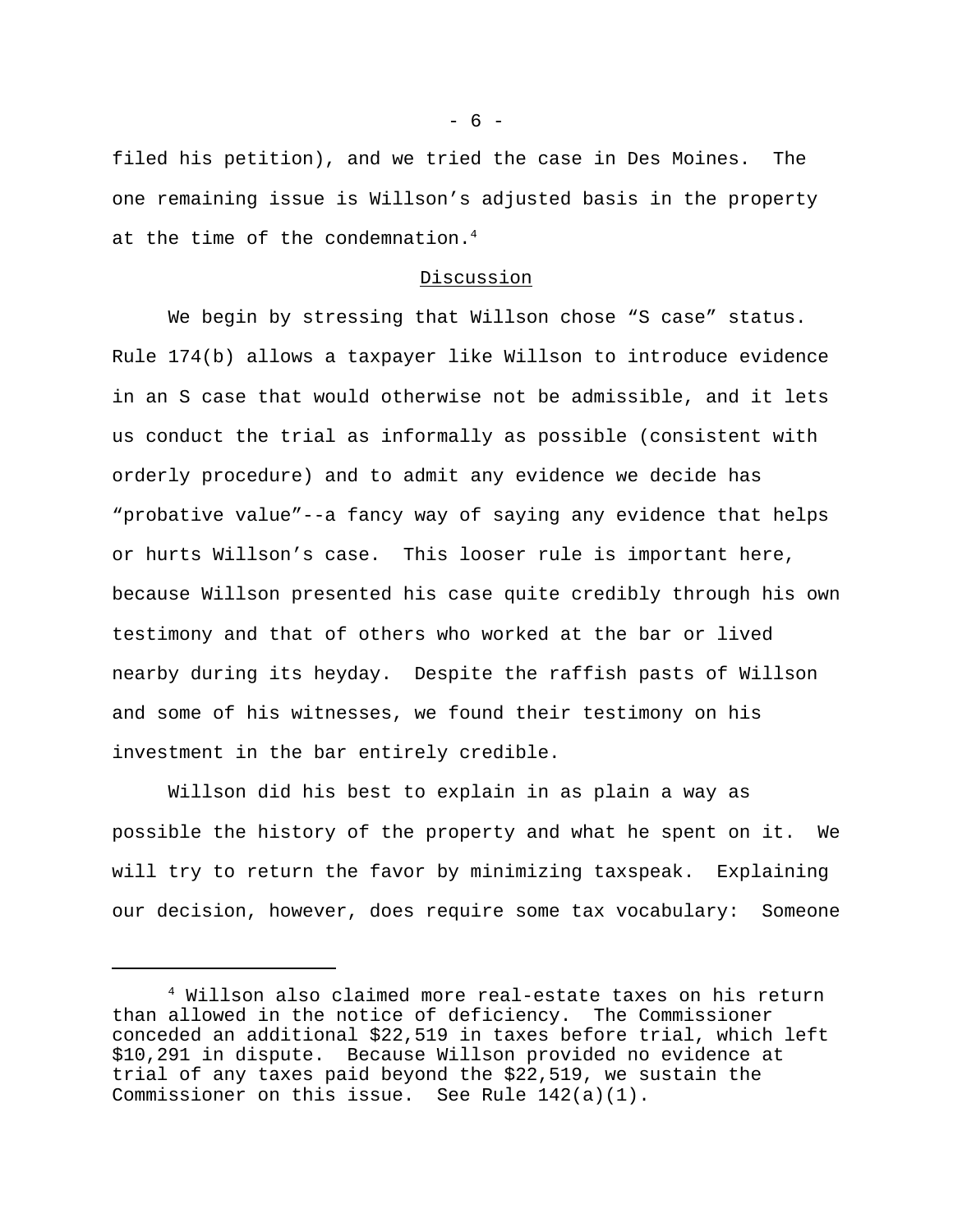who sells property is taxed on the gain, not the sale price. This gain basically depends on two other numbers: the amount the seller receives and what is called "adjusted basis." Sec. 1001(a). Both these numbers can be complicated to figure out. The amount the seller receives is not just how much cash he pockets. It also includes, for example, money that goes to pay off other debts tied to the property. Sec. 1.1001-2(a), Income Tax Regs. The Commissioner stated in his pretrial memorandum that the amount that Willson received in this sense (called the "amount realized") is \$203,427. Willson doesn't dispute this.<sup>5</sup>

That leaves us with the "adjusted basis." To figure out Willson's gain, we have to subtract the adjusted basis from the amount realized. Basis is pretty much what a property owner paid for the property plus what he later spent to improve it. Secs. 1011, 1012, 1016. A taxpayer can't generally deduct these payments right away because they provide a benefit that lasts longer than just one taxable year.<sup>6</sup>

But before calculating the capital gain the basis must be *adjusted* under section 1016. And depreciation is one of those adjustments we need to figure out in this case. See sec. 1016(a)(2). Most property doesn't just fall apart one day, it

- 7 -

<sup>5</sup> In his pretrial memorandum and at trial the Commissioner referred to this as Willson's "economic benefit."

 $6$  For example, when Willson built a shed on his property, he didn't plan to rebuild it every year.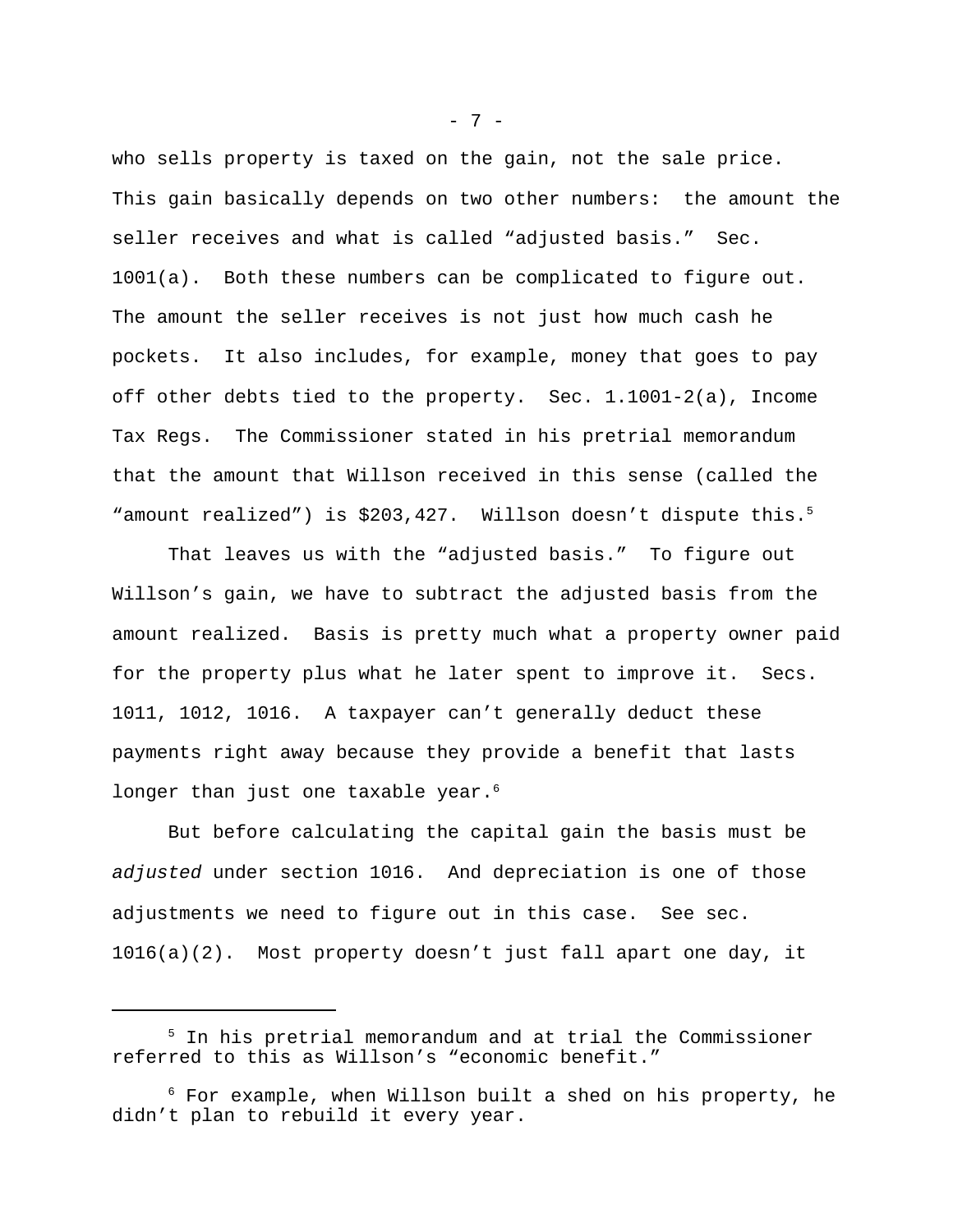suffers wear and tear over time. That's why the Code allows a taxpayer yearly deductions for depreciation over the estimated useful life or recovery period of the property used in a trade or business.<sup>7</sup> See secs. 167 and 168. Once property is no longer used in a trade or business, a taxpayer can't take depreciation deductions even if he still owns it. See sec.  $167(a)(1)$ .

The trial showed that Willson and the Commissioner disagree about how much Willson spent on the property over the years, and how much the allowable depreciation reduced that amount.

## I. Amount Spent

In the notice of deficiency, the Commissioner said Willson spent \$170,000 for the property--\$160,000 for the real estate and \$10,000 for a liquor-distribution system that the previous owner had installed. Willson doesn't dispute that he paid \$10,000 for equipment, but he remembers paying more for the real estate. We don't find his testimony credible on this particular point--the property assessments for later years led us to conclude that his estimate is a bit high.

The Commissioner, however, doesn't divide the \$160,000 cost of the real estate between the land and the buildings. This is a

 $- 8 -$ 

 $7$  Let's say it costs a taxpayer \$10,000 to construct a building that will last ten years. He can't deduct \$10,000 from his taxes when he builds it. Nor does he have to wait ten years to take the deduction. Instead, he might get to deduct \$1,000 from his taxes in each of the ten years that he's using the building. (Actual depreciation is much more complex than in this example.)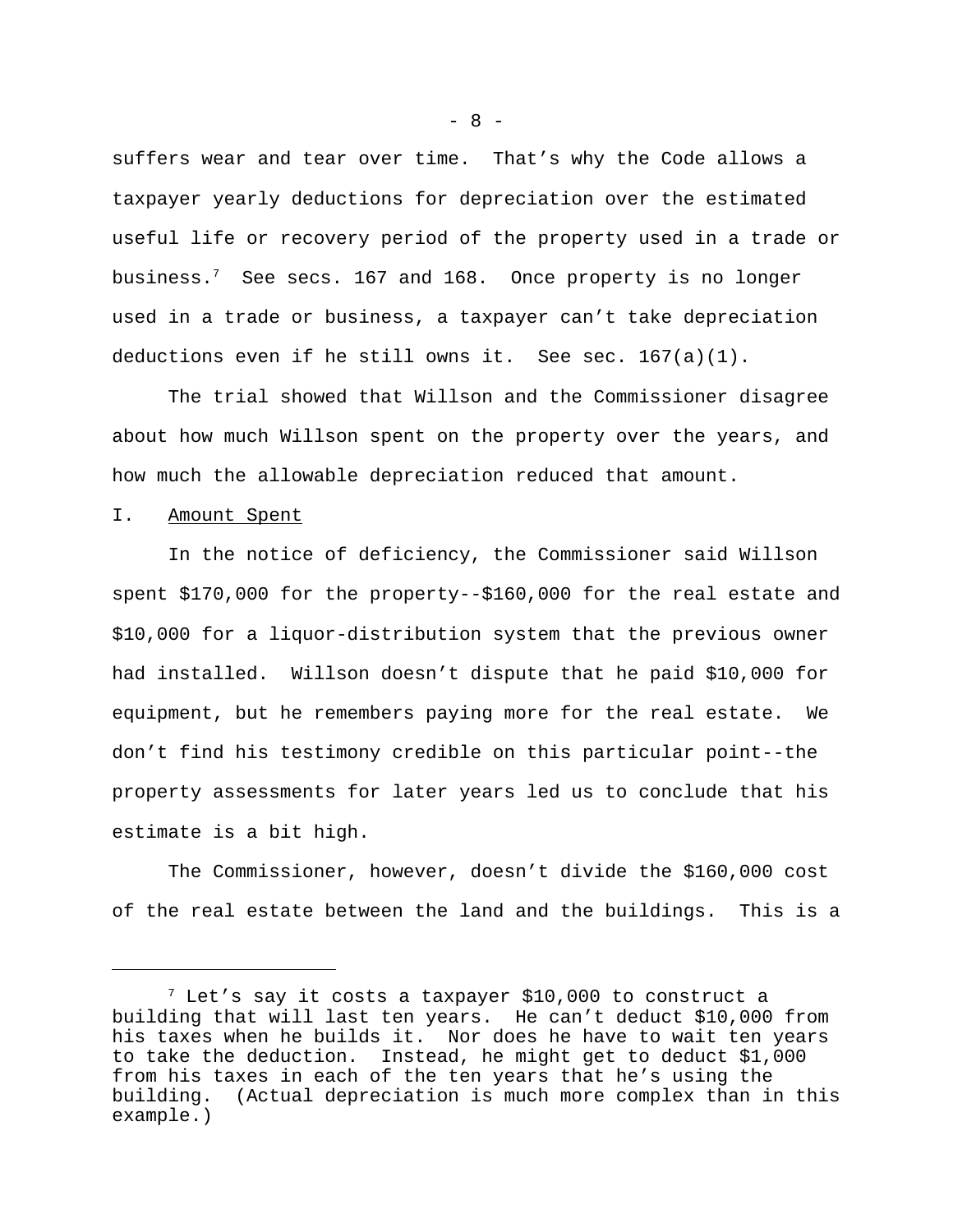critical mistake. Because land is not subject to the same wear and tear as buildings, depreciation isn't allowed for the land. Willson did give us the 1994 real-estate assessment, and based on its land-to-buildings ratio, we find that \$29,000 is allocable to the land (the nondepreciable asset) and \$131,000 is allocable to the buildings.

Willson also gets basis for any improvements he made to the property after he bought it. Willson filled in the pond, graded the land, and put in parking lots with lights for \$37,000.8 He added a sewer system for \$10,000 and a big shed for \$15,000. He also spent \$25,000 in modifications to the interior of the rock bar and \$10,000 to replace a wall with windows. These expenses are depreciable. Once we add them to his original cost, Willson had the following basis in the property before taking into account any depreciation:

- 9 -

<sup>&</sup>lt;sup>8</sup> We find that the cost of filling in the pond and grading the land was directly related to, and a necessary part of, the parking lots' construction, and not inextricably associated with the land itself. Because we find that the parking lots were depreciable property necessary to the operation of Willson's business, we add the cost of filling in the pond and grading the land to the parking lots' bases. See, e.g., Trailmont Park, Inc. v. Commissioner, T.C. Memo. 1971-212.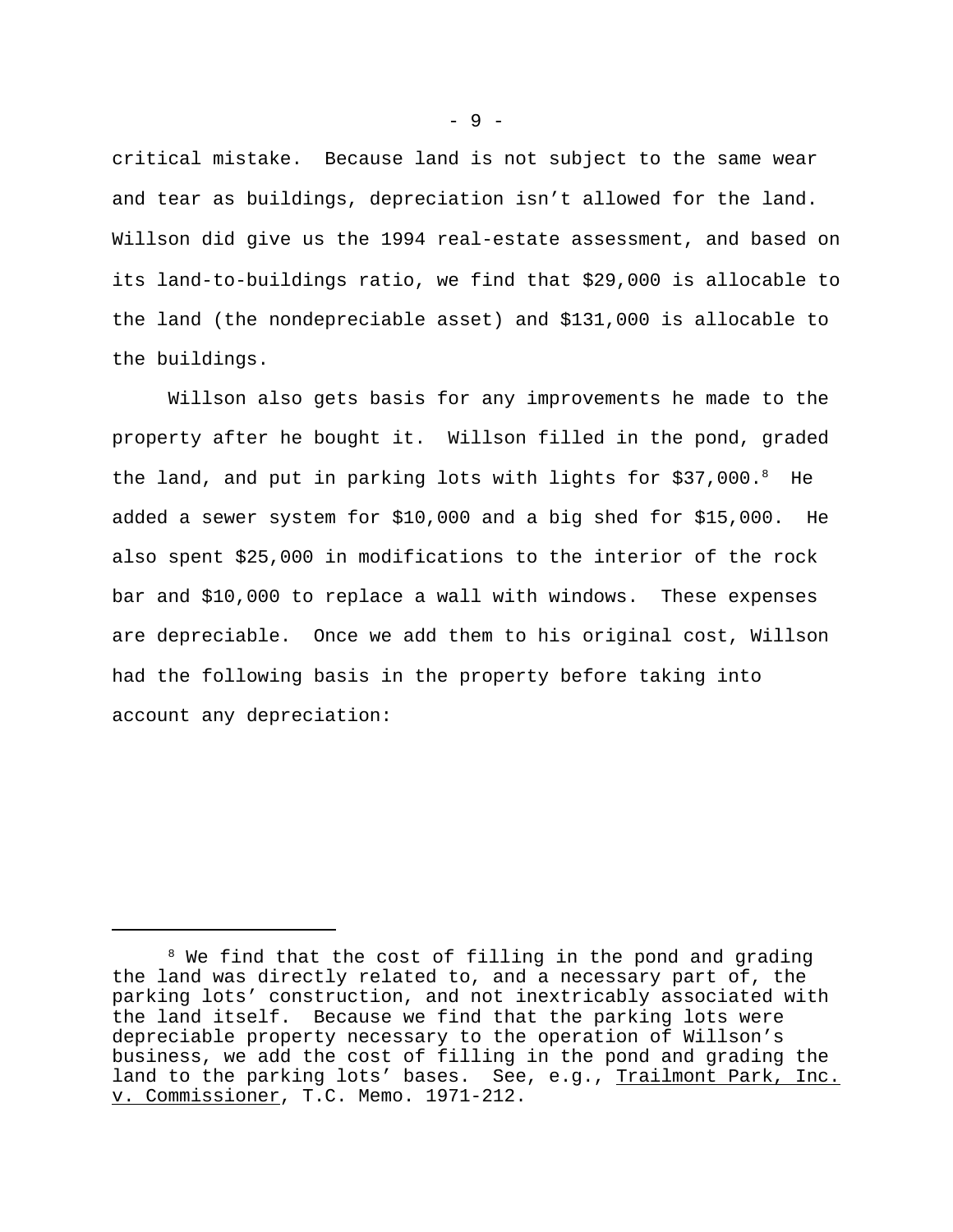| <b>Item</b>                     | Basis    |
|---------------------------------|----------|
| Land                            | \$29,000 |
| Shed                            | 15,000   |
| Equipment (liquor distribution) | 10,000   |
| Parking lots                    | 37,000   |
| Sewer system                    | 10,000   |
| Buildings                       | 166,000  |
| Total                           | 267,000  |

### II. Depreciation

Section 167 gives us the general rules governing depreciation deductions. In 1981 Congress added section 168, entitled "Accelerated Cost Recovery System" (ACRS), which simplified the rules and allowed taxpayers to take greater depreciation deductions over fewer years. Economic Recovery Tax Act of 1981 (ERTA), Pub. L. 97-34, secs. 201(a), 209(a), 95 Stat. 203, 226. ACRS was then replaced by the modified accelerated cost recovery system (MACRS) in 1986. See Tax Reform Act of 1986 (TRA 86), Pub. L. 99-514, secs. 201, 203, 100 Stat. 2122, 2143. We still, however, apply ACRS to depreciable property like Willson's property that was placed in service from 1981 through 1986. This is because MACRS applies only to property placed in service after 1986. Id. sec. 203(a), 100 Stat. 2143.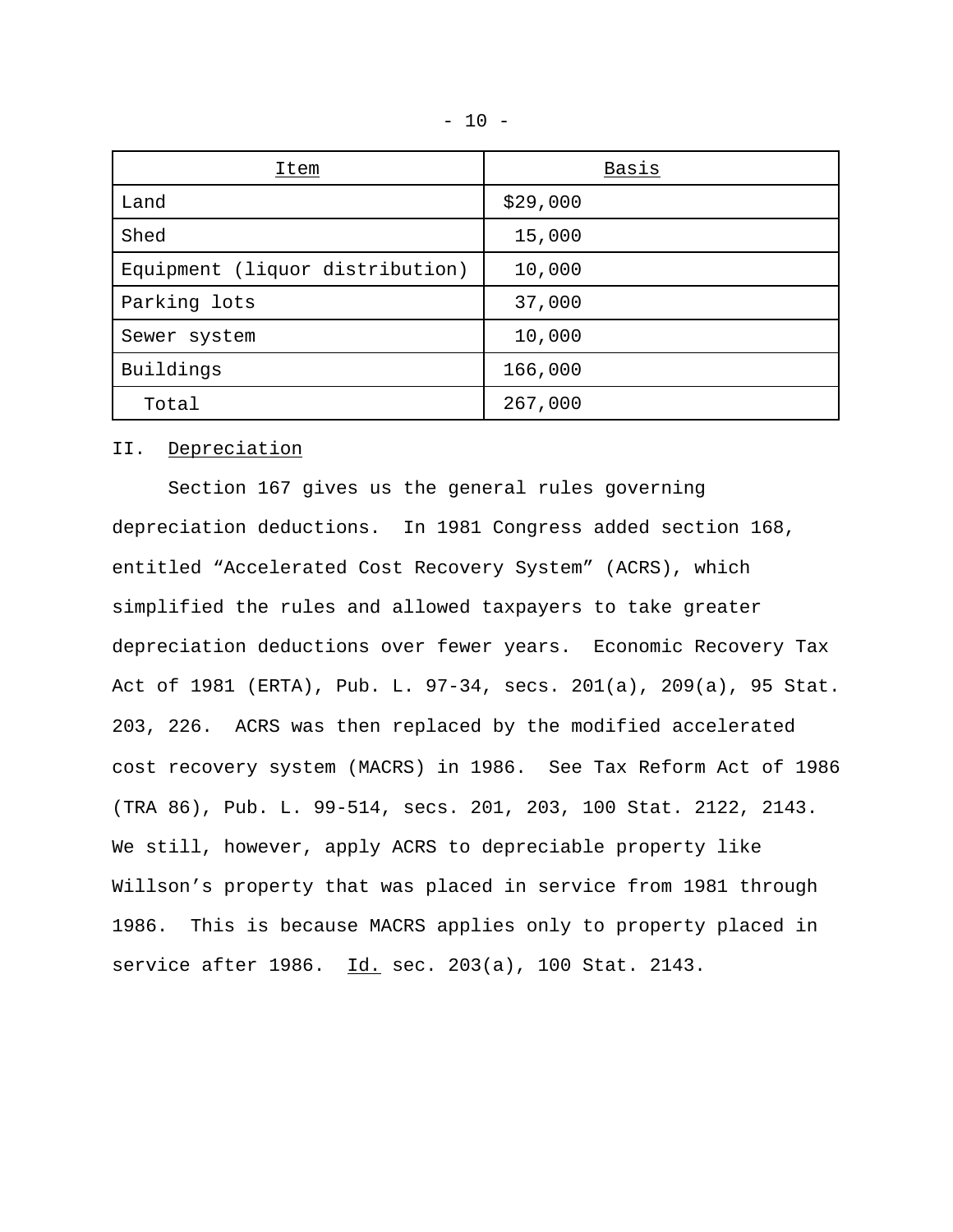A. Shed

 Willson built a large storage shed in 1987 that was unaffected by the 1994 fire. Because he couldn't remember the month in which it was built, we depreciate his shed from January 15, 1987, $9$  to May 15, 1999.<sup>10</sup> We also find MACRS applies because the shed was built after 1986.

Our analysis doesn't stop there. We must determine what kind of property the shed was. This is because depreciation under MACRS depends on how the Code and the IRS classify each particular bit of property. Based on the trial testimony, we think that the shed was a large metal building like those found on farms--it was big enough to store tractors and other heavy equipment and even had windows. Willson had also put down a

<sup>9</sup> We weren't able to determine precisely when Willson put some of his property in service. After so many years, he understandably could remember only the year and not the particular day or month. When this happens, we make an assumption in favor of the Commissioner (because Willson had the burden of proof) and use the earliest possible date during the year. See Langer v. Commissioner, T.C. Memo. 2008-255, affd. 378 Fed. Appx. 598 (8th Cir. 2010); Williams v. Commissioner, T.C. Memo. 1987-308.

<sup>&</sup>lt;sup>10</sup> ACRS and MACRS tell us to apply the midmonth convention to the nonresidential real property. See sec. 168(b)(2) (as in effect before the Tax Reform Act of 1986 (TRA 86), Pub. L. 99- 514, 100 Stat. 2085); sec. 168(d)(2) (as in effect after TRA 86). The midmonth convention treats "property placed in service during any month (or disposed of during any month) as placed in service (or disposed of) on the mid-point of such month." Sec. 168(d)(4)(B). Although Willson closed the doors to the bar on May 5, 1999, the midmonth convention says we don't stop depreciation until May 15, 1999.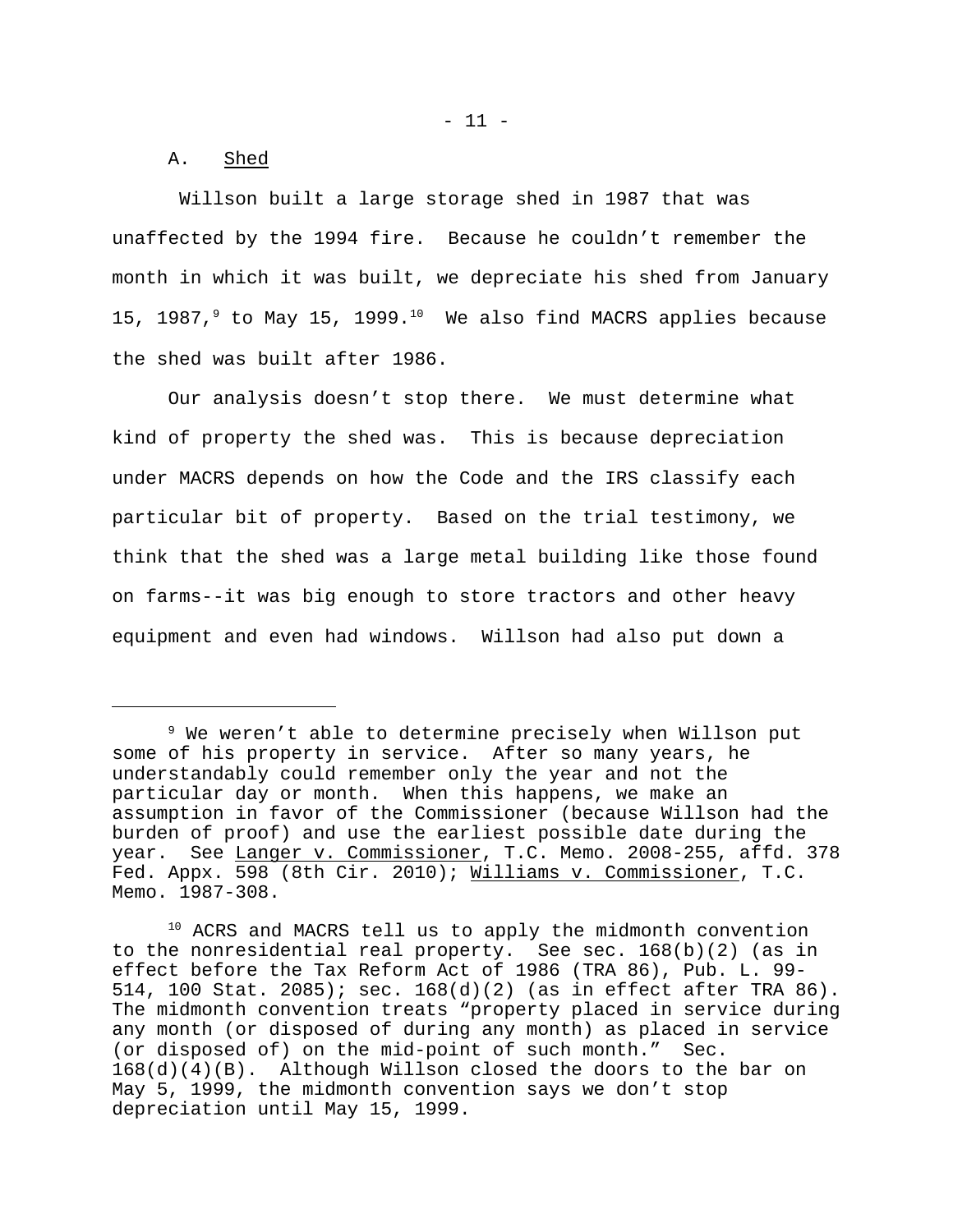concrete slab as a foundation. We therefore find that the shed is "nonresidential real estate," see L & B Corp. v. Commissioner, 862 F.2d 667, 671-73 (8th Cir. 1988), revg. 88 T.C. 744 (1987), and under MACRS is depreciable using a straight-line method over  $31.5$  years. $^{11}$ 

#### B. Equipment

The 1994 fire destroyed the liquor-distribution system. Willson never replaced it, so section 1033 doesn't apply. This means that, while Willson's 1994 taxes may have been affected by this property, see sec.  $1.1033(a)-2(c)(2)$ , Income Tax Regs., it doesn't affect our determination of Willson's capital gain in this case--we don't add its cost to his basis, nor do we have to calculate its depreciation.

#### C. Parking Lots and Sewage System

We hold that the construction in 1987 of Willson's parking lots**--**including the filling of the pond, the grading, and the installation of lights--and sewage system are "land improvements." See Rev. Proc. 87-56, 1987-2 C.B. 674. As such, they are depreciable as 15-year MACRS property beginning July 1,

 $11$  Under MACRS we apply a 31.5-year recovery period if the nonresidential real property was placed in service before May 13, 1993, and a 39-year recovery period if placed in service after May 12, 1993. See Omnibus Budget Reconciliation Act of 1993, Pub. L. 103-66, sec. 13151, 107 Stat. 448.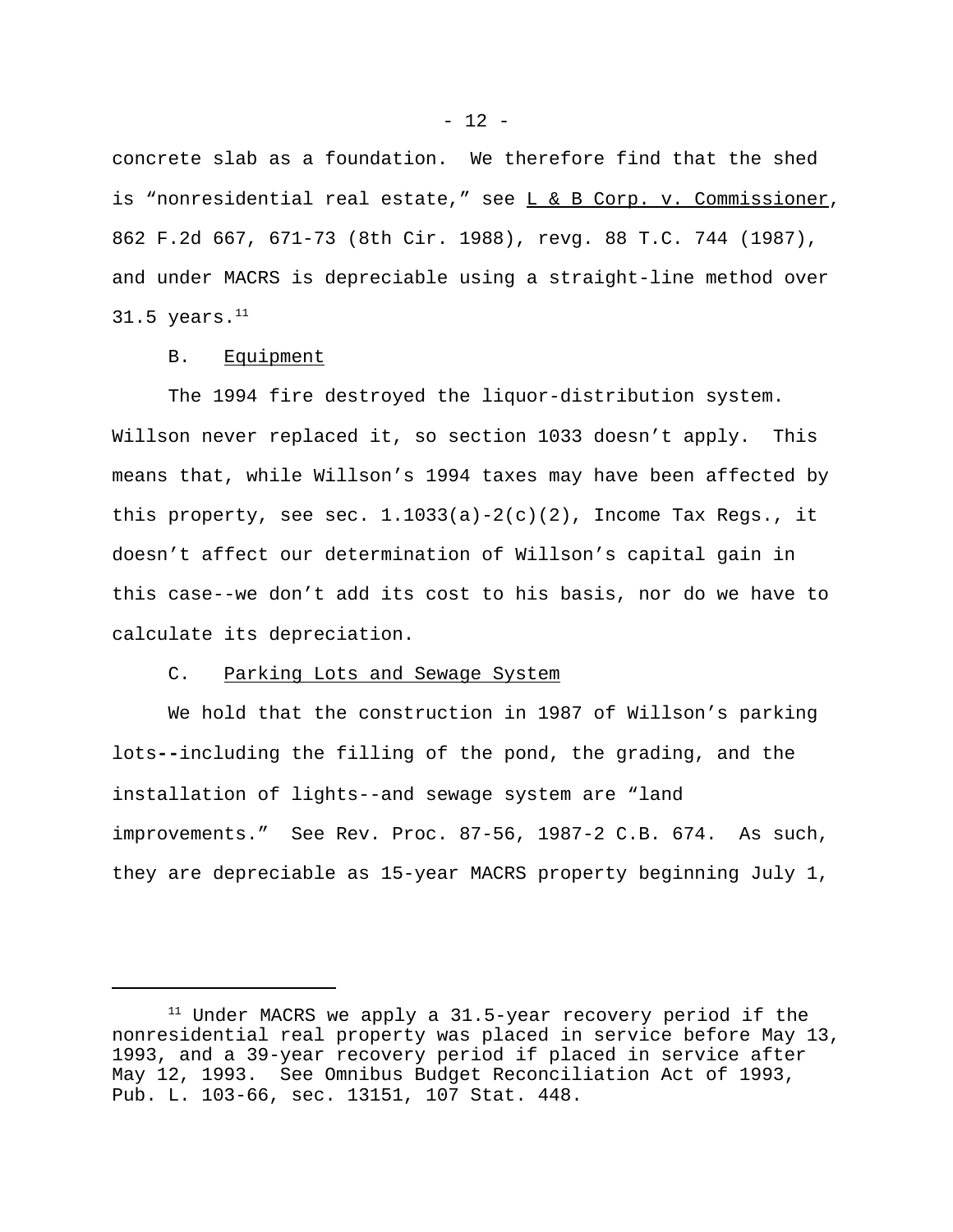1987, $12$  using a 150-percent declining-balance method first, and then a straight-line method in the first year it allows for a greater depreciation deduction. Sec. 168(b) (as in effect after TRA 86).

D. Building

That leaves us with the most complex asset to deal with- the main building. It is true that the right to deduct depreciation doesn't necessarily require property ownership; but the Code requires the taxpayer to have made a capital investment in the property he wants to depreciate. See Gladding Dry Goods Co. v. Commissioner, 2 B.T.A. 336, 338 (1925). We find that Willson's capital investment was made on July 1, 1986, when he bought the property. Therefore we have to calculate the depreciation from July 15, 1986, to May 15, 1999. $^{13}$ 

Because the building was placed in service in 1986, we start with ACRS. The building was nonresidential real estate, and ACRS says to depreciate it over 19 years. Sec. 168(c)(2)(D) (as in effect before TRA 1986)**.** The 1994 fire, however, makes the depreciation calculation more complicated because it destroyed roughly two-thirds of the building.

 $12$  We must apply a half-year convention. See sec. 168(d)(1) (as in effect after TRA 86). This convention is a rule that treats any property that a taxpayer begins or stops using in his business during the year as having begun or stopped being used on the midpoint of the year. See sec.  $168(d)(4)(A)$ .

<sup>&</sup>lt;sup>13</sup> Again we have to use a midmonth convention.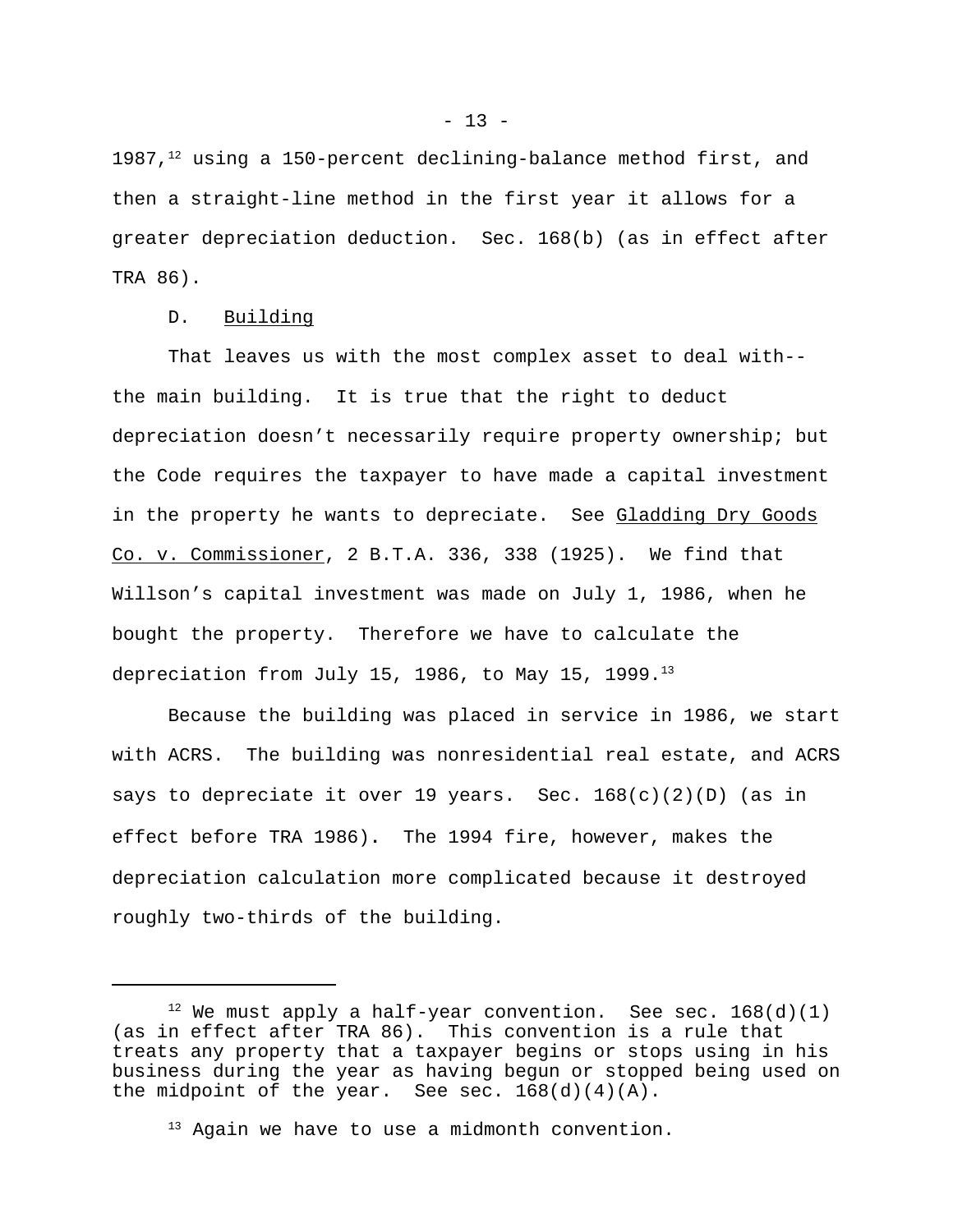Computing the depreciation for the one-third of the building that was unscorched is easy. We attribute \$55,000 of the building's basis--about one-third of it--to this portion of the property and find that it should be depreciated as 19-year ACRS property from July 15, 1986, to May 15, 1999. $14$  Willson used this part of the building for his business before, during, and after the fire. As for the remaining two-thirds, to which we allocate \$111,000 of the building's basis, we find that it was depreciable as 19-year ACRS property from July 15, 1986, until July 15, 1994.

We now must consider another section of the Code. Section 1033 says that Willson doesn't have to recognize gain on the receipt of insurance proceeds when property is "involuntarily converted" in whole or in part, by fire or flood or other acts of God, when the amount realized is reinvested in suitable replacement property.<sup>15</sup> Sec. 1033(a)(2). Without section 1033, Willson's receipt of the insurance proceeds in 1994 would have been taxed as a partial sale of the destroyed portion of the

<sup>&</sup>lt;sup>14</sup> The depreciation for 19-year ACRS property is determined using a 175-percent declining-balance method, and then a straight-line method when it allows for a bigger deduction. Sec.  $168(b)(2)(A)(ii)$  (as in effect before TRA 86).

<sup>&</sup>lt;sup>15</sup> Section  $1.1033(a)-2(c)(2)$ , Income Tax Regs., says that an owner of property is deemed to have chosen section 1033's nonrecognition treatment if he fails to report the gain realized on the involuntary conversion on his return for the first year in which gain is realized. There's no evidence suggesting Willson reported any gain on his 1994 return.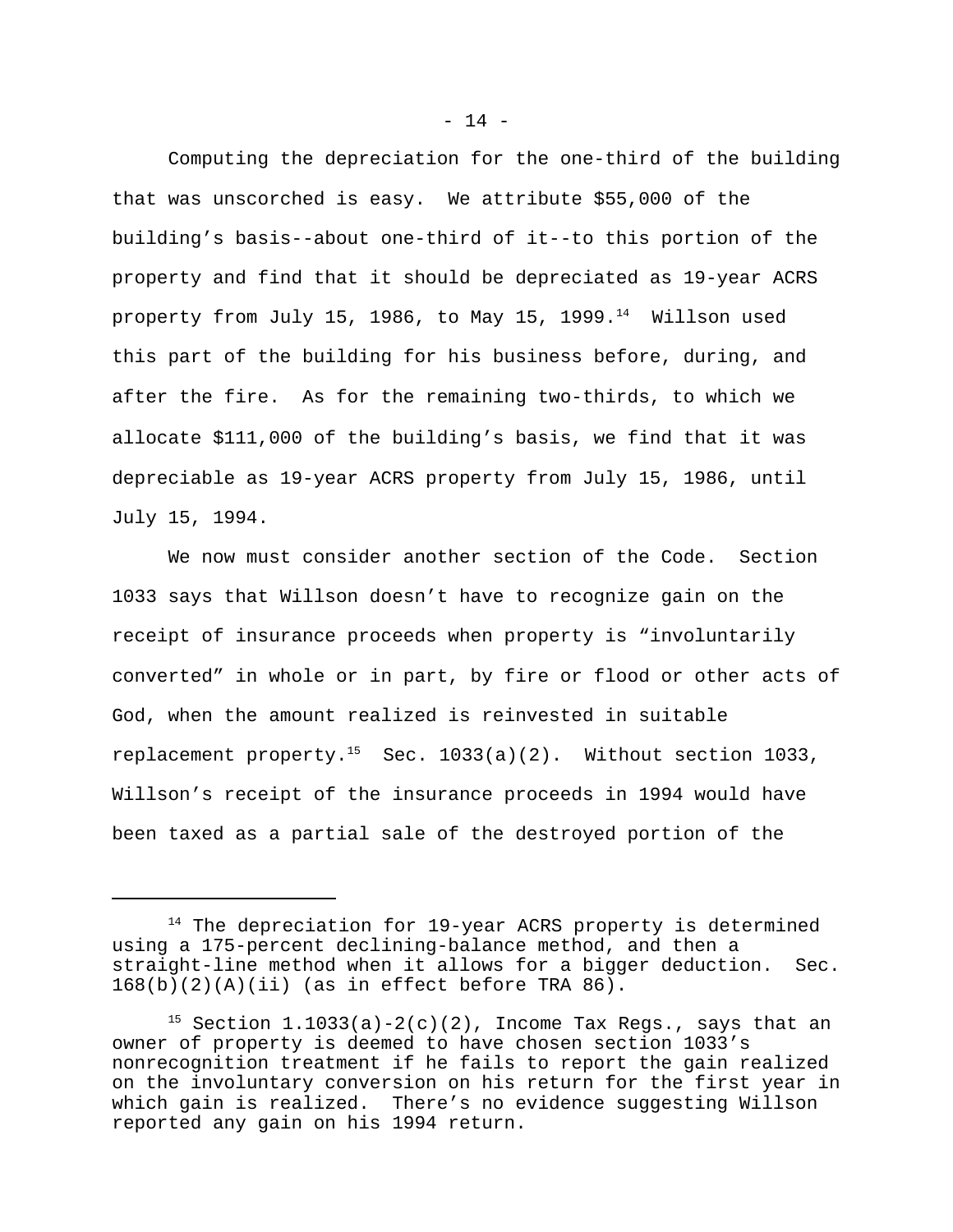building. Section 1033, however, lets Willson delay paying tax on the gain realized as long as he takes the money and reinvests all of it in similar property within a couple of years. This is because the replacement property generally has the same basis as the converted property, and the gain will eventually be recognized when the replacement property is sold.

But Willson's receipt of "boot"--a bit of tax jargon that in this case means the money the insurance company paid him but that he didn't reinvest in "eligible replacement property"--should have caused him to pay taxes on some of the gain in 1994 (but no greater than the amount of boot he received). There is, however, no evidence in the record showing that was what he did. (There is evidence that he gave the "boot" to the band that caused the fire, out of sympathy for the uninsured loss of their equipment.)

So how does all this affect our determination of Willson's adjusted basis? Out of the \$200,000 Willson received from the insurance company, we find that \$190,000 was to compensate for the building damage and \$10,000 was to replace some of his personal property consumed by the fire. Willson used \$169,000 of the insurance proceeds to rebuild his bar, which we find was completed by January 15, 1995. This means that Willson's basis in the reconstructed part of the building (as of January 15, 1995) was the same as his basis in the destroyed portion immediately before the fire, minus \$21,000 (the amount of the

 $- 15 -$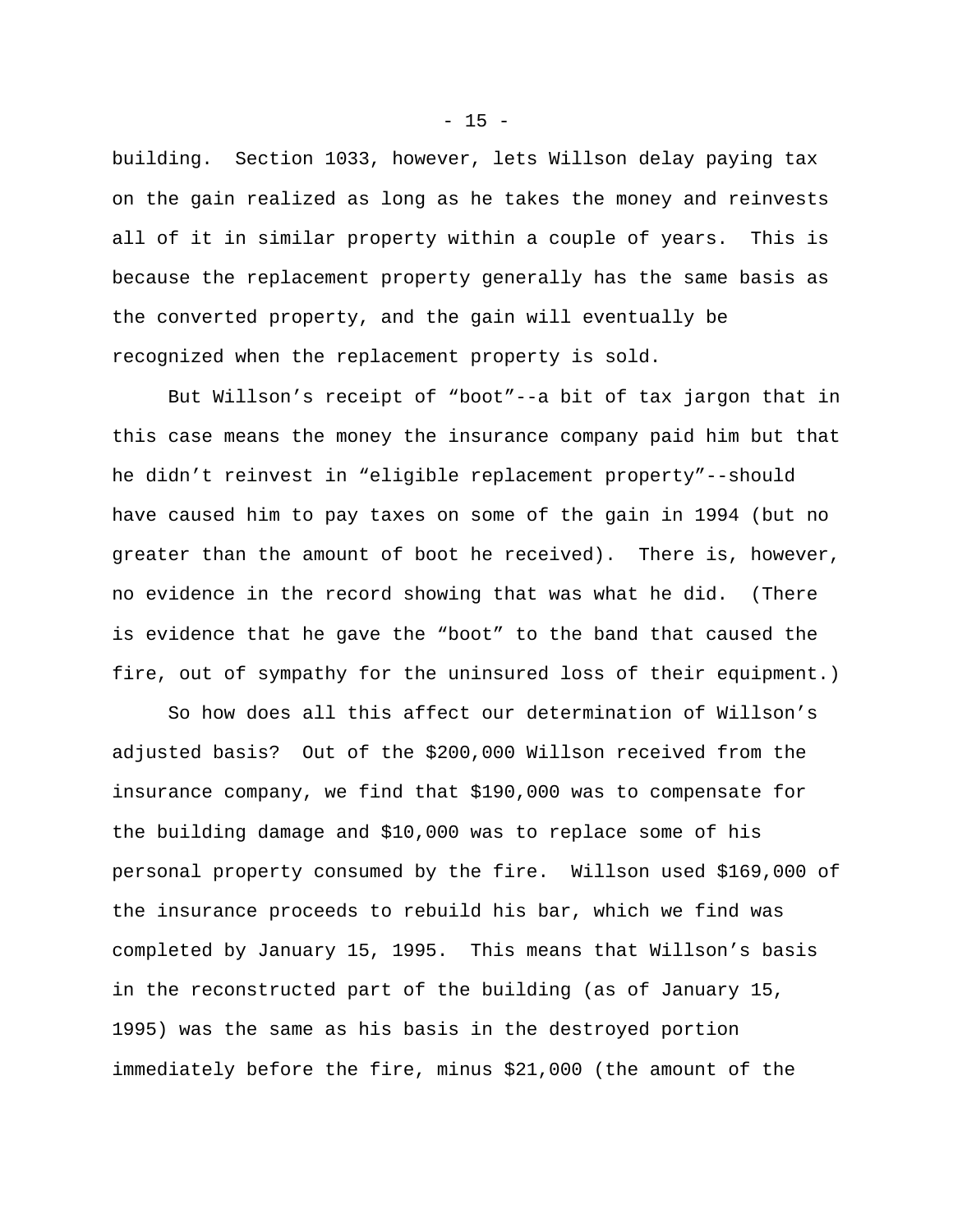insurance proceeds given to repair his building that wasn't reinvested in the property and wasn't recognized).<sup>16</sup>

Now we need to figure out how to depreciate the remaining two-thirds of the building from January 15, 1995, to May 15, 1999. Should Willson have continued depreciating the reconstructed portion of the building under ACRS or should he have switched to MACRS?

Taxpayers generally have to depreciate property that they place in service after December 31, 1986, under MACRS. But this rule has its exceptions. For example, Congress enacted "antichurning" rules, which preclude the application of MACRS to property placed in service after 1986 that was essentially owned or used by the taxpayer before 1986--before MACRS applied. See sec. 168(f)(5) (as in effect after TRA 86). One antichurning rule says that section 1250 property acquired by the taxpayer after December 31, 1986, does not qualify for MACRS if it was acquired in an exchange described in section 1031, 1033, 1038, or 1039. Section  $168(f)(5)(B)(i)$ , however, says that this rule doesn't apply to nonresidential real estate (e.g., Willson's building). Therefore the Code suggests that we apply MACRS from January 15, 1995, to May 15, 1999.

 $- 16 -$ 

<sup>&</sup>lt;sup>16</sup> We can't give him a higher basis under section 1033(b)(1)(B) for the gain he should have recognized in 1994, but didn't.